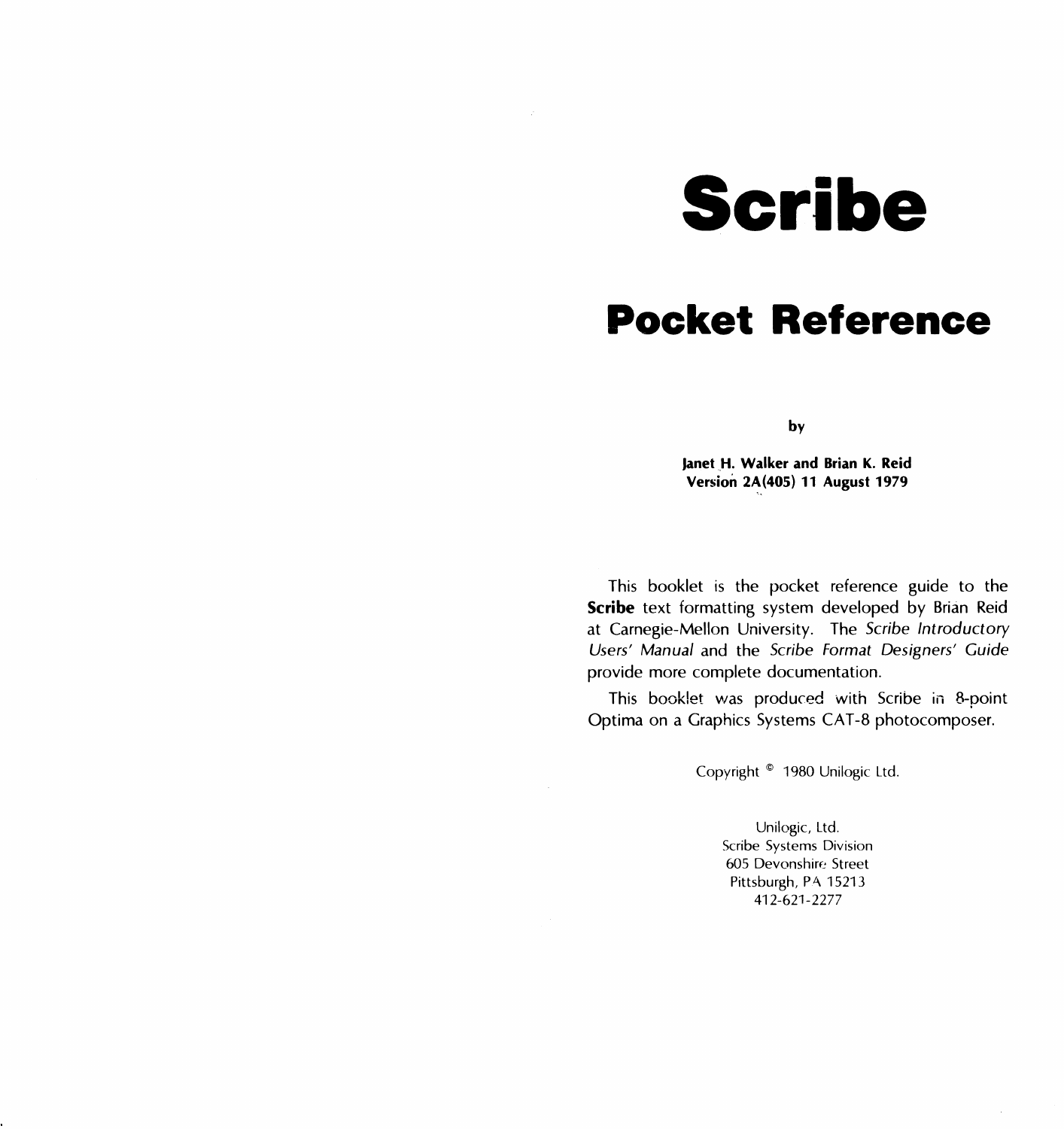# **How to run the Scribe program**

Assume that you have a manuscript file named MYFILE.MSS that you would like to process with Scribe. The commands you use to run Scribe depend on the system you are using:

| <b>TOPS-10</b><br><b>TOPS-20</b><br>or TENEX | <b>R SCRIBE</b><br>*MYFII F<br>@SCRIBE<br>*MYFILE | R SCRIBE<br>$\alpha$<br>*MYFILE/options<br><b>@SCRIBE</b><br>$\alpha$<br>*MYFILE/options |
|----------------------------------------------|---------------------------------------------------|------------------------------------------------------------------------------------------|
|                                              |                                                   | <b>Options</b>                                                                           |
|                                              |                                                   |                                                                                          |
| /File or $/F$                                |                                                   | Generate output for @Device(File).                                                       |
| /LA36 or /A                                  |                                                   | Generate output for @Device(LA36).                                                       |
| /LPT or $/L$                                 |                                                   | Generate output for @Device(LPT).                                                        |
| / <b>Diablo</b> or / <b>D</b>                |                                                   | Generate output for @Device(Diablo).                                                     |
| /GSI or /G                                   |                                                   | Generate output for @Device(GSI).                                                        |
| $/XGP$ or $/X$                               |                                                   | Generate output for @Device(XGP).                                                        |
| /Device:name                                 |                                                   | Generate output for @Device(name).                                                       |
| /Vocab or /V                                 |                                                   | Generate .LEX file of vocabulary.                                                        |
| /Words or /W                                 |                                                   | Count words in document.                                                                 |
| /Quiet or /Q                                 |                                                   | Don't print error messages on terminal.                                                  |
| /Terse or /T                                 |                                                   | Print abbreviated error messages.                                                        |
| /Draft                                       |                                                   | Set Draft string to "1"                                                                  |
| /Draft: value                                |                                                   | Set Draft string to value.                                                               |
|                                              |                                                   |                                                                                          |

# **Device Types (selected with @Device command)**

- **Diab lo**  Diablo 1600-series HyType II daisy-wheel terminal or Xerox 1700-series terminals.
- **XGP**  Xerox Graphics Printer (CMU, MIT, Stanford, USC-ISi only).
- **LPT**  The default device type. Computer line printer
- **File**  Produces an output file with no page breaks, overstriking, underlining, or special effects.
- **Paged File** Produces an output file that has no overstriking, underlining, or special effects, but is divided into pages.
- **CRT**  Similar to **File,** save that it is paginated into 24-line pages suitable for display on a video computer terminal.
- **LA36**  LA36 DecWriter II. SCRIBE assumes narrow paper (8.5 inches) is placed in the machine.
- **GSI**  Wang/Graphics Systems CAT-8 optical photocomposer. This pocket reference was typeset on a GSI.
- **Tl700**  Texas Instruments Silent 700 terminal, (underscore character available).
- **Tl725**  Texas Instruments 725 terminal (no underline character available).

# **Music Program**

| The 415 Players | Larry J. Kiefer    | Oboe and Recorder |
|-----------------|--------------------|-------------------|
|                 | Thomas Frankenberg | Viola da Gamba    |
|                 | Richard Stern      | Harpsichord       |

#### **First Set**

- 1. Sinfonia in G Major for recorder and continuo. Allessandro Scarlatti.
- 2. Suite in F Major for recorder and continuo. Jacques Martin Hotteterre.

Prelude Allemande "La Royalle" Rondeau "Le Duc d'Orleans" Sarabande "La d' Armagnac" Gigue "La Folichon"

3. Triosonata in F Major for recorder, viola da gamba, and continua. Georg Philip Telemann.

## **Second Set**

- 1. Triosonata in D Minor for oboe, viola da gamba, and continua. Joseph Bodin de Boismortier.
- 2. Fantasia Chromatica. Jan Pieterszoon Sweelinck.

The instruments played this evening are copies of instruments that have survived from the seventeenth and eighteenth centuries.

- **The Recorder** was built by Thomas Prescott, and is a copy of • a c.-1700 instrument made by Johann Christoph Denner of Nuremberg. It is an alto recorder, pitched at  $A=415<sup>1</sup>$ , and is made of boxwood and ivory.
- **The Viola da Gamba** was built by Haldon Chase. It is a six-string bass viol, as opposed to seven-string instruments having an additional string at the bottom of the range. The bass viol is the only member of the viol family to survive into the Baroque period.
- **The Harpsichord** was built by Rodney Myrvaagnes. It is an Italian harpsichord based on an anonymous seventeenth-century instrument on display at the Boston Museum of Fine Arts. The compass,  $C\overline{C}/B\overline{B}-d$ , is not original but not uncommon. The body is constructed of cedar and spruce weighing 47 pounds.

**<sup>1</sup>The 415 Players take their name from this pitch, which is so characteristic of the Baroque period.**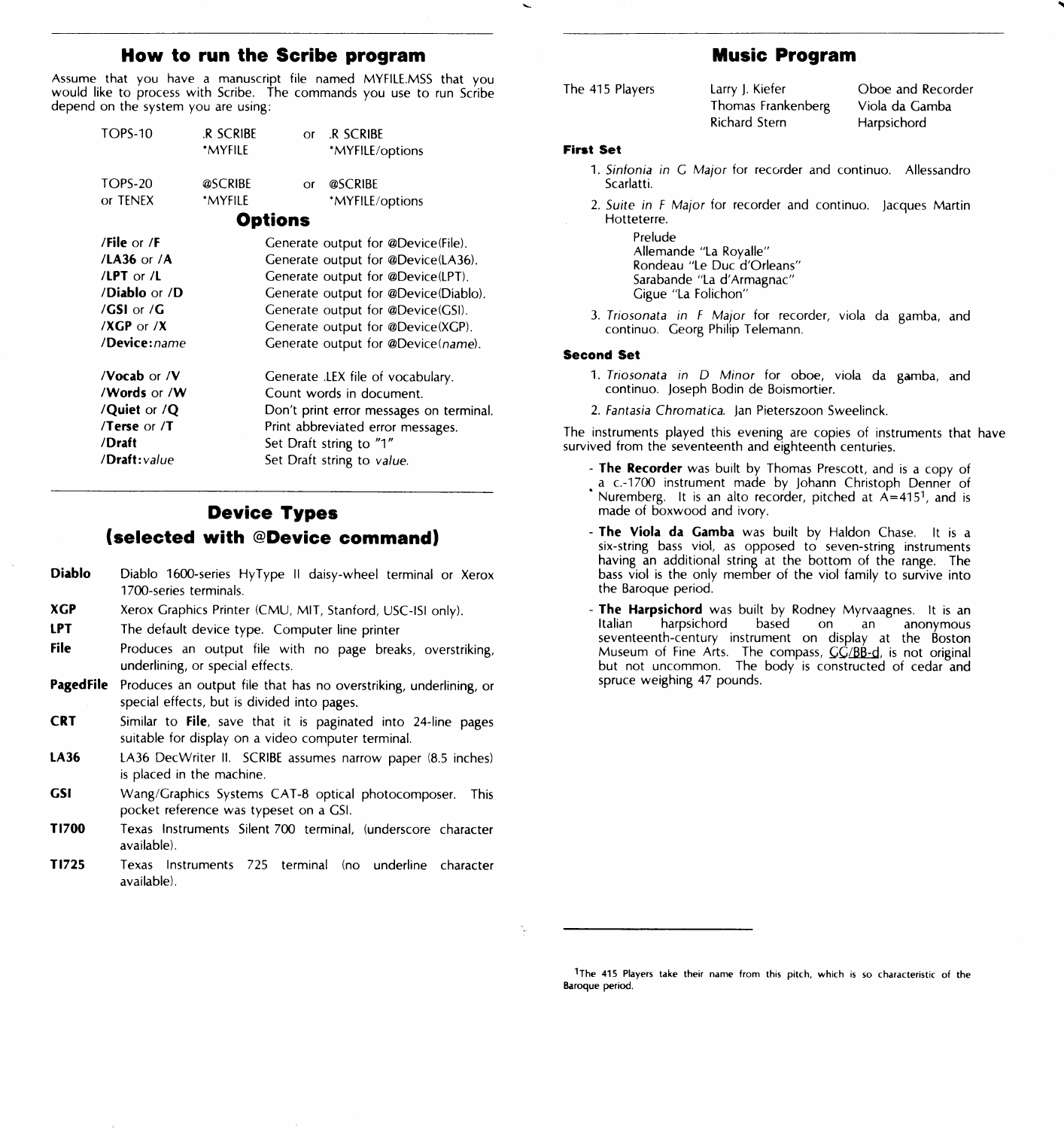# **Sample Manuscript File**

This manuscript file produced the output on the opposite page.

@Heading(Music Program) @begin(Format) @TabDivide(3) The 415 Players@\Larry J. Kiefer@\Oboe and Recorder @\Thomas Frankenberg@\Viola da Gamba @\Richard Stern@\Harpsichord @end(Format) @SubHeading(First Set) @begin(Enumerate) @i[Sinfonia in G Major] for recorder and continua. Allessandro Scarlatti.

@i[Suite in F Major] for recorder and continua. Jacques Martin Hotteterre. @display( Prelude Allemande "La Royalle" Rondeau "Le Due d'Orleans" Sarabande "La d' Armagnac" Gigue "La Folichon")

@i[Triosonata in F Major] for recorder. viola da gamba, and continua. Georg Philip Telemann. @end (enumerate) @Subheading(Second Set) @begin(Enumeratel @i[Triosonata in D Minor] for oboe, viola da gamba, and continua. Joseph Bodin de Boismortier.

@i[Fantasia Chromatical. Jan Pieterszoon Sweelinck. @end (Enumerate)

The instruments played this evening are copies of instruments that have survived from the seventeenth and eighteenth centuries. @begin(itemize)

@b[The Recorder] was built by Thomas Prescott, and is a copy of a c.-1700 instrument made by Johann Christoph Denner of Nuremberg. It is an alto recorder, pitched at A=415@foot <The 415 Players take their name from this pitch, which is so characteristic of the Baroque period.>, and is made of boxwood and ivory.

@b[The Viola da Gamba] was built by Haldon Chase. It is a six-string bass viol, as opposed to seven-string instruments having an additional string at the bottom of the range. The bass viol is the only member of the viol family to survive into the Baroque period.

@b[The Harpsichord] was built by Rodney Myrvaagnes. It is an Italian harpsichord based on an anonymous seventeenth-century instrument on display at the Boston Museum of Fine Arts. The compass, @u[GG/BB-d], is not original but not uncommon. The body is constructed of cedar and spruce weighing 47 pounds. @end(itemize)

# **Document Types**

To select one of these document types, put a @Make command in the manuscript file before the first text. For example:

@Make(Report)

 $\ddot{\phantom{a}}$ 

Some document types have variant forms:

@Make !Article ,Form 1)

- The basic environments are all available in all of the standard document types. See the environment summary.
	- Type Contents
- **Text**  The default document type. Unindented justified paragraphs on numbered pages. No table of contents or index.

**Text, Form 1** has indented paragraphs and double spacing.

**Article**  The simplest sectioned document. Has **Section, Subsection, Paragraph,** and **Appendix** sectioning commands. Figures are numbered within sections. There is a title page and a table of contents, but no index.

> **Article, Form 1.** is the same as **Article** save that the sections are not numbered.

**Report** Sectioned document providing **Chapter, Section, Subsection, Paragraph, Appendix,** and **AppendixSec** sectioning commands. Has a title page and a table of contents, but no index.

> **Report, Form 1** is like **Report,** save that only its chapters are numbered; sections and subsections are not numbered.

- **Manual** Like **Report,** but has an index. **Manual, Form 1** has numbered chapters, but unnumbered sections and subsections.
- **Thesis** A document type that satisfies the format requirements for a thesis at the local institution. The version of Scribe exported from CMU has, naturally, the format for CMU technical theses.
- **Brochure** An open informal layout with lots of white space; suitable for making booklets, with the same commands as **Report.**
- **Guide** Like Brochure, but designed to be printed in a handbook-size format.
- **letter** Makes a "personal" business letter; it is personal in the sense that it assumes you are not typing on any kind of letterhead.
- **letterhead** Prints a letter on letterhead stationery. The details of this format vary widely from one site to another.

## **ReferenceCard**

This reference card was printed with the Scribe ReferenceCard document type.

**Slides**  For making overhead projector slides. Font sizes and spacings have been selected to make the slides maximally visible at normal projection distances. Available only on devices XGP and GSI.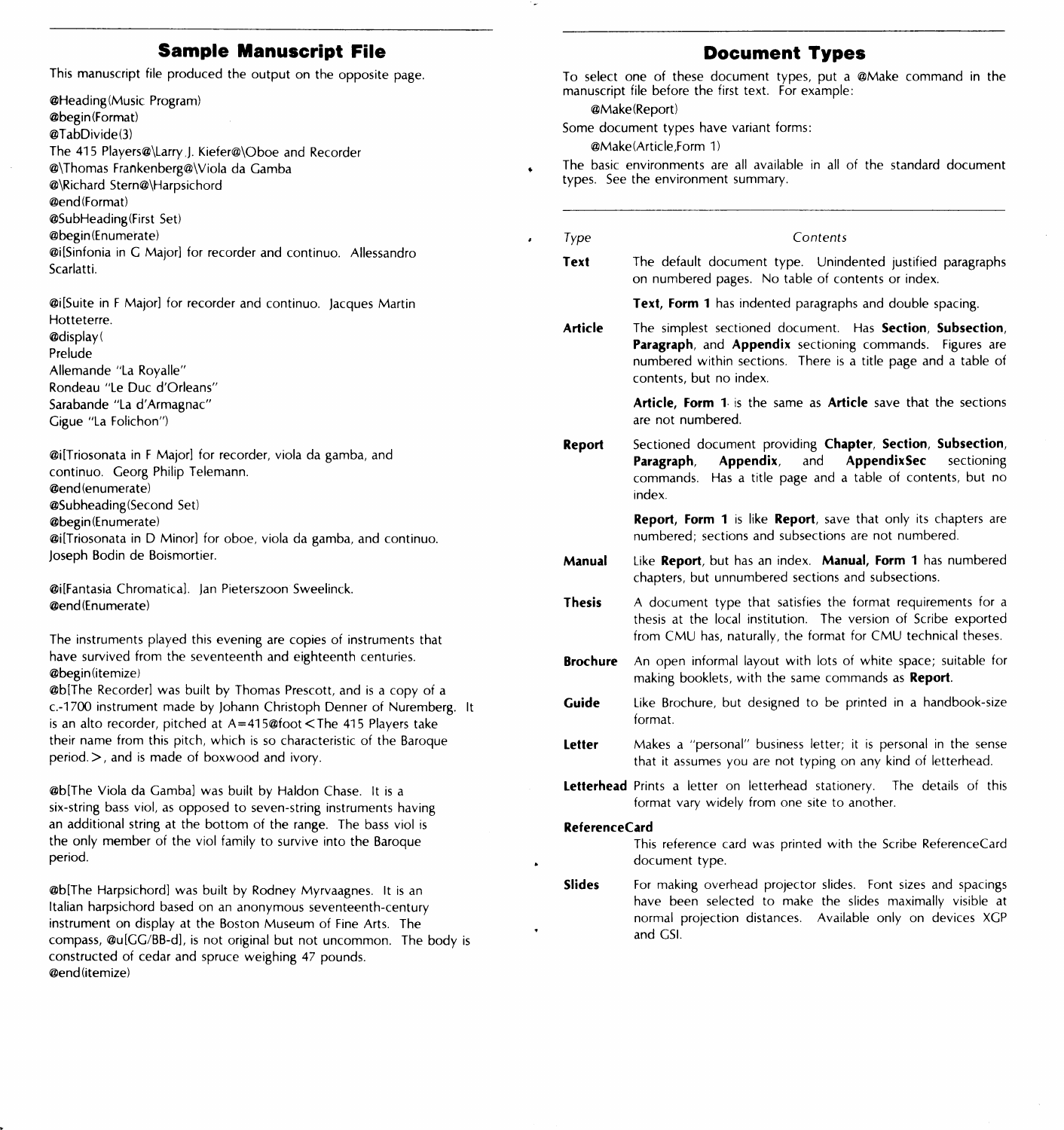# **Alphabetic List of Standard Environments**

These environments are available in all document types. Environments are specified in either a long form or a short form.

# Long form:

@Begin(fnvironmentName) ---Text for body of environment--- @End(EnvironmentName)

## Short form:

@EnvironroentName[---Text for body of environment---]

The delimiters that can be used in the short form are:

(...) **L.J** { ... } ,, **fl** I I 'I < ... >

| Name               | Result                                                                                                                                                                                |
|--------------------|---------------------------------------------------------------------------------------------------------------------------------------------------------------------------------------|
| R                  | Requests <b>boldface</b> printing.                                                                                                                                                    |
| C                  | Requests SMALL CAPITAL printing.                                                                                                                                                      |
| Center             | Centers each manuscript line in the<br>body of the<br>environment between the global margins.                                                                                         |
| <b>Description</b> | Provides paragraphs with header words in a widened left<br>margin. Use a tab command $\langle \mathcal{Q} \rangle$ to separate the header<br>word(s) from the rest of each paragraph. |
| <b>Enumerate</b>   | Numbers each paragraph within the body. Sets list off<br>from rest of text with spacing and wider margins.                                                                            |
| Example            | For examples of computer input and output.<br>Uses<br>fixed-width typeface. Breaks lines as in manuscript. Sets<br>example off with spacing and wider margins.                        |
| FileExample        | Provides environment for showing examples of computer<br>file contents. Breaks lines as in manuscript but does not<br>truncate long lines.                                            |
| <b>FlushLeft</b>   | Aligns the first character in each manuscript line with the<br>global left margin.                                                                                                    |
| <b>FlushRight</b>  | Aligns the last character in each manuscript line with the<br>global right margin.                                                                                                    |
| Format             | For manual tabular formatting. Uses variable-width font.<br>Breaks lines as in manuscript. Sets body off with spacing.<br>Does not adjust margins.                                    |
| G                  | Requests Greek $(\epsilon \lambda \lambda \epsilon \nu)$ printing.                                                                                                                    |
| Group              | Delimits text in which page breaks are prohibited.                                                                                                                                    |
| <b>Heading</b>     | Places its body as an unnumbered heading. Breaks lines as<br>in manuscript.                                                                                                           |
| ı                  | Requests <i>italic</i> printing. Will be converted to underlining<br>on printing devices which cannot italicize.                                                                      |
| <b>Itemize</b>     | Flags each paragraph in the margin with special character.<br>Sets list off from the rest of text with spacing and wider<br>margins.                                                  |
|                    | MajorHeading Places its body as a top-level unnumbered heading. Breaks                                                                                                                |
|                    | lines as in manuscript.                                                                                                                                                               |

# **Bibliography Formats**

Scribe bibliography formats are defined by an entry in the database. The current formats are these. Select a format with the References style parameter:

## @StylelReferences= IEEE)

The default reference format is **StdNumeric.** 

#### **name** description

 $\ddot{\phantom{0}}$ 

| StdAlphabetic            | Alphabetic citations [Knuth 78], open format, alphabetical<br>ordering of references.                                                                  |
|--------------------------|--------------------------------------------------------------------------------------------------------------------------------------------------------|
| <b>StdNumeric</b>        | Numeric citations [5], open format, alphabetical ordering<br>of references.                                                                            |
| <b>CACM</b>              | Numeric citations [5], closed format, alphabetical ordering<br>of references.                                                                          |
| IEEE                     | Superscripted numeric citations <sup>5</sup> , closed format, citation<br>sequence ordering of references.                                             |
| <b>APA</b>               | (American Psychological Association). Spelled-out<br>citations (Knuth, 1978), outdented closed reference list,<br>alphabetical ordering of references. |
| <b>APAdraft</b>          | Draft version of APA format. Same as regular version,<br>but triple-spaces the bibliography.                                                           |
| <b>SIAM</b>              | (Society for Industrial and Applied Mathematics).<br>The<br>format required by SIAM journals.                                                          |
| IPL                      | (Information Processing Letters). The format required by<br>IPL.                                                                                       |
| <b>AnnotedStdNumeric</b> |                                                                                                                                                        |

Same as StdNumeric, but includes annotations (i.e. the contents of the Annote field) in the bibliography.

## **AnnotedStdAlphabetic**

Same as StdAlphabetic, but includes annotations.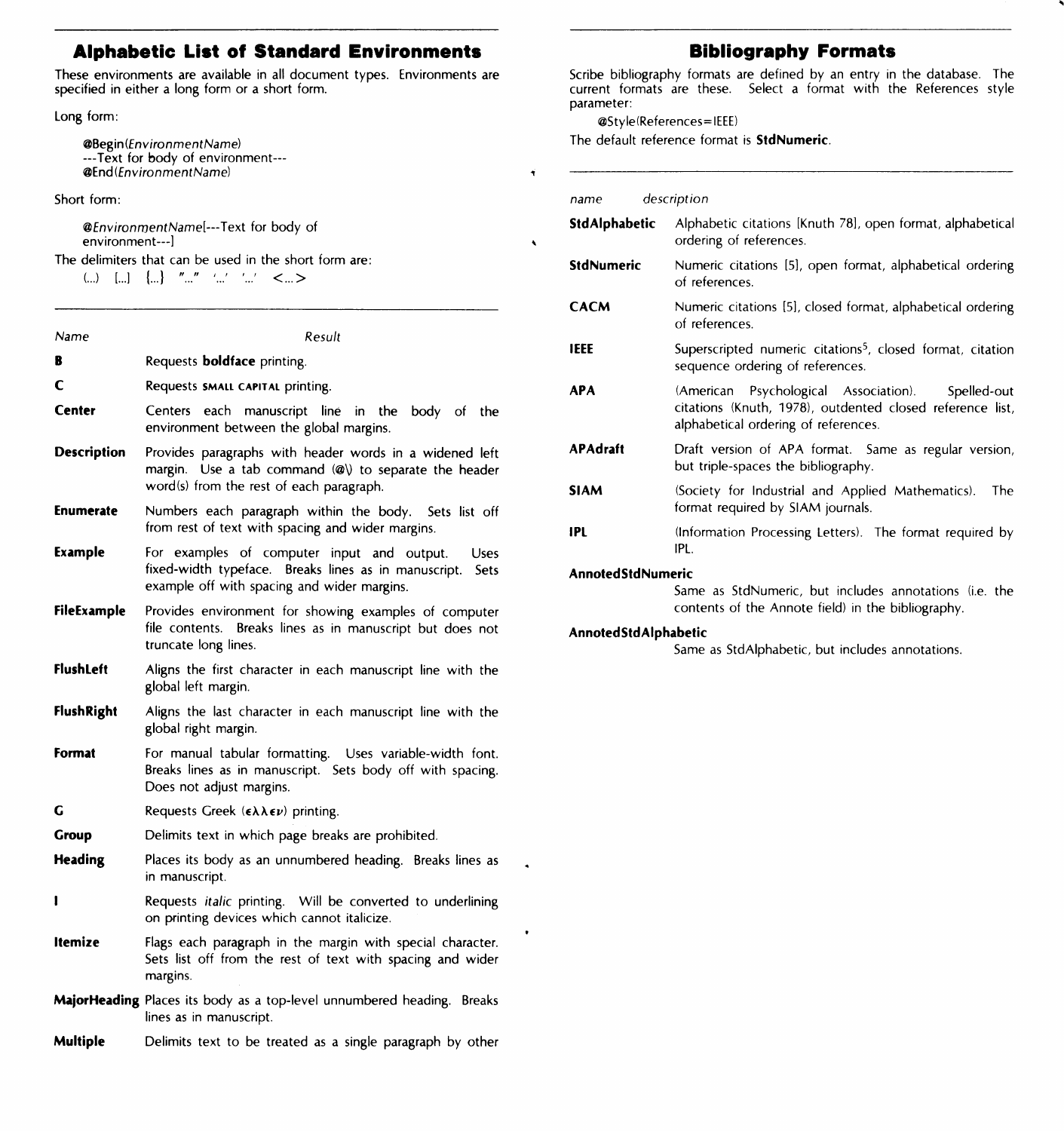# **Bibliography Database Keywords**

These keywords are used in defining bibliography database entries. All take a delimited string or an abbreviation code as an value.

| keyword            | meaning                                                                                                                                                          |
|--------------------|------------------------------------------------------------------------------------------------------------------------------------------------------------------|
| <b>Address</b>     | The address of the publisher or printer or organization.                                                                                                         |
| Author             | The name(s) of the author or authors, in the format that<br>they should be printed.                                                                              |
| Annote             | Any annotation text.<br>Not actually printed in most<br>bibliography formats.                                                                                    |
| Booktitle          | The title of a book or proceedings of which this<br>reference is a chapter or paper or article. Do not italicize<br>or underline.                                |
| Chapter            | If a reference is being made to part of a book and not<br>the entire book, you can specify either chapter or pages.                                              |
| Editor             | The name of the editor. If more than one, use Editors.                                                                                                           |
| <b>Editors</b>     | The name of the editors. If only one, use Editor.                                                                                                                |
| <b>FullAuthor</b>  | The full name of the author or authors, written out<br>without commas, as "John Q. Citizen."                                                                     |
| HowPublished       | unusual manuscripts, how it<br>For<br>came<br>into<br>your<br>possession. ("personal note", etc.)                                                                |
| <b>Institution</b> | The organization or institution backing or publishing a<br>technical report or a proceedings.                                                                    |
| Journal            | The title of the journal. Do not italicize or underline.                                                                                                         |
| Key                | The sort key. This field is used for alphabetization.                                                                                                            |
| Month              | January, February, etc.                                                                                                                                          |
| Note               | Any comment. Differs from Annote in that Note will<br>always be printed, but Annote will be printed only in<br>those bibliography types that specify annotation. |
| Number             | Issue number of a journal or series number in a book<br>series or serial number of a technical report.                                                           |
| Organization       | The name of the organization holding a conference that<br>published a proceedings.                                                                               |
| Pages              | The page numbers within a journal, proceedings, or book<br>that contain the material actually cited.                                                             |
| Publisher          | The name of the publishing company.                                                                                                                              |
| School             | For theses, the name of the school granting the degree.                                                                                                          |
| <b>Series</b>      | When books are published in a series, the series has a<br>name.                                                                                                  |
| Title              | The title of the book, article, thesis, or other document<br>that is being cited. Do not italicize or underline.                                                 |
| Type               | Some technical reports are called by other names. If this<br>is not a "Technical report" then put its true name in the<br>Type field.                            |
| Volume             | The volume number of a journal or a series book. Do not<br>italicize or boldface.                                                                                |
|                    | <b>Contract Contract</b><br>$\lambda$ is a second                                                                                                                |

**Year**  The year of publication; 4 digits: 1979. environments like Enumerate and Description.

- **0 Requests that text be printed with an overbar.** (Not available in most device types.)
- **P Requests** *bold**italic* **printing.**

#### **Program Example**

**Quotation**  For examples of computer programs. Uses an appropriate font; breaks lines as in manuscript. Insets quotation as Funning text with wider margins and space above and below.

- **R**  Requests ordinary roman type style. Intended for use inside @i or @b or @g where a few ordinary characters are needed.
- **Subheading**  Places its body as a subordinate heading. Breaks lines as in manuscript.
- **T**  Requests "typewriter" font. Available only on the XGP.
- **Text**  Provides plain running text environment. All formatting is normally inside environment Text unless specified otherwise, but you might want, for example, to put text inside a figure.
- **u**  Requests underljned printing. All nonblank characters will be underlined. You should normally use @i instead of @u,
- **UN**  Like @u, but underlines only letters and digits.
- **ux**  Like @u, but underlines all characters, including spaces.

**Verbatim**  Like Format, but uses a fixed-width font. Breaks lines as in manuscript. Sets off body with spacing. Does not adjust margins.

- **Verse**  Breaks lines as in manuscript but does not truncate long lines. Sets off body with spacing and wider margins.
- **w**  Treats its body as a "word," that is, as a sequence that cannot be broken across a line.
- **z**  Access to special characters; these are in general available only on the XGP.

# **Manuscript File Preparation**

Scribe processes Manuscript files (type MSS) into document files (type depends on the printing device used.) MSS files are created with any text editor. Commands are prefixed with an "@" sign. Upper and lower case may be used interchangeably in all commands. In this reference we capitalize the first letter of each word in a command, but you may capitalize however you like.

The "@" signs of commands do not have to be in any particular column, though in this reference we put them in the first printing position. You may put multiple commands on a line.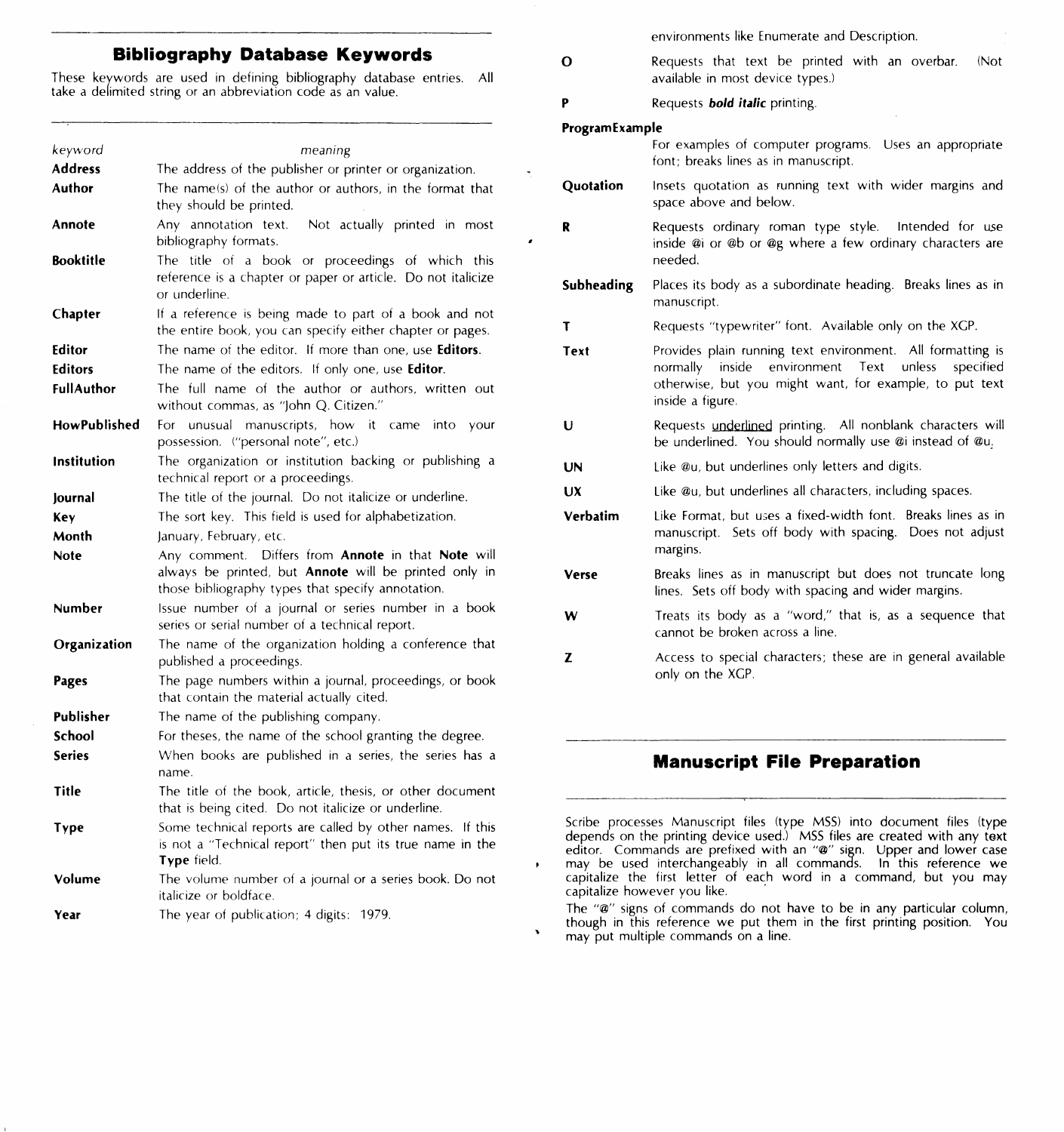# **Environments for Sectioned Document Types**

These environments are available in all sectioned document types; this includes Report, Thesis, Article, Manual, and so on.

| Environment           | Description                                                                                                                                                                                                                       |
|-----------------------|-----------------------------------------------------------------------------------------------------------------------------------------------------------------------------------------------------------------------------------|
| <b>TitlePage</b>      | The environment in which a title page is formatted. A<br>title page environment occupies an entire page.                                                                                                                          |
| <b>TitleBox</b>       | CMU title pages have a "box" in which summary data<br>are placed. @begin(TitleBox) and @end(TitleBox) must<br>delimit the text to be placed in the title box.                                                                     |
| <b>ResearchCredit</b> | CMU title pages have a research funding credit at the<br>All text placed in a ResearchCredit<br>bottom.<br>environment is put into the appropriate spot at the<br>bottom of the page.                                             |
| CopyrightNotice       | Any title page, CMU or otherwise, may have a<br>copyright notice.<br>Text placed<br>inside<br>the<br>CopyrightNotice environment is marked as a copyright<br>notice and placed in an appropriate place on the page.               |
| <b>Figure</b>         | A floating figure. If it contains a @Caption command, it<br>will be assigned a number and listed in the List of<br>Figures.                                                                                                       |
| Table                 | A floating table. If it contains a @Caption command, it<br>will be assigned a number and listed in the List of<br>Tables.                                                                                                         |
| <b>FullPageFigure</b> | A full-page floating figure. It will be printed at the<br>close of the page on which the @Begin(FullPageFigure)<br>appears. If it contains a @Caption command, it will be<br>assigned a number and listed in the List of Figures. |
| <b>FullPageTable</b>  | A full-page floating table.                                                                                                                                                                                                       |

| Manual            | Key<br>Title<br>Year                                  | <b>Address</b><br>Author<br>Edition<br>Note<br>Organization |
|-------------------|-------------------------------------------------------|-------------------------------------------------------------|
| Misc              | Key                                                   | Author<br><b>HowPublished</b><br>Note<br>Title              |
| <b>PhDThesis</b>  | Author<br>Key<br>School<br>Title<br>Year              | Month<br>Note                                               |
| Proceedings       | Editor*<br>Key<br>Organization*<br>Publisher<br>Title | <b>Address</b><br>Note                                      |
| <b>TechReport</b> | Author<br>Institution<br>Key<br>Title<br>Year         | Month<br>Number<br>Note<br>Type                             |
| Unpublished       | Author<br>Key<br>Title                                | Note<br>Year                                                |

 $\tilde{\tau}$ 

 $\bar{\star}$ 

 $\hat{\mathbf{z}}$ 

 $\hat{\pmb{r}}$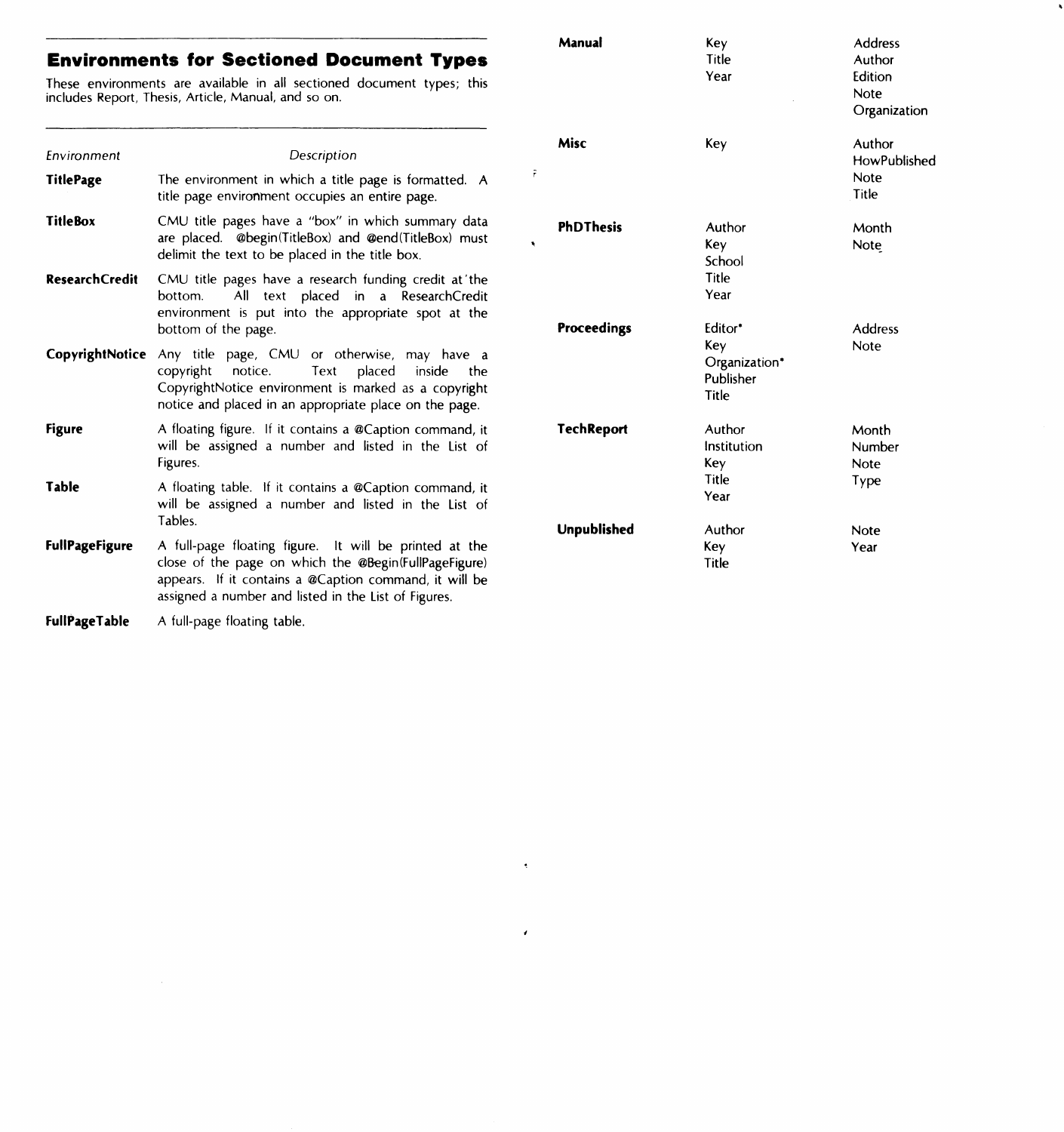# **Bibliography Entry Types**

These entry types are available, with the optional and required fields as shown. If two-fields are flagged with the same superscript, then one or the other of them can be used, but not both.

| <b>Template Codes</b>                                                                                                                                  |
|--------------------------------------------------------------------------------------------------------------------------------------------------------|
| These codes are used in the counting templates used in various counter<br>definitions and style parameters. All characters not prefixed with an @ sign |

are literal.

| Type                  | <b>Required Fields</b>                                | Optional Fields                                 |                    |                                                                      |                                                      |                                                                                                                                                     |
|-----------------------|-------------------------------------------------------|-------------------------------------------------|--------------------|----------------------------------------------------------------------|------------------------------------------------------|-----------------------------------------------------------------------------------------------------------------------------------------------------|
|                       |                                                       |                                                 | Code<br><b>@@</b>  |                                                                      | Meaning<br>Generate an @ sign in the counter string. |                                                                                                                                                     |
| <b>Article</b>        | Author<br>lournal                                     | Month<br>Note                                   | @1                 |                                                                      | Arabic cardinals: 1, 2, 3,                           |                                                                                                                                                     |
|                       | Key                                                   | Number                                          |                    |                                                                      |                                                      |                                                                                                                                                     |
|                       | Title                                                 | Pages                                           | $\mathcal{Q}'$     |                                                                      | Arabic ordinals: 1st, 2nd, 3rd,                      |                                                                                                                                                     |
|                       | Year                                                  | Volume                                          | @i                 |                                                                      | Lowercase Roman: i, ii, iii,                         |                                                                                                                                                     |
| <b>Book</b>           | Author                                                | Address                                         | ø۱                 |                                                                      | Uppercase Roman: I, II, III,                         |                                                                                                                                                     |
|                       | Key                                                   | Note                                            | @a                 |                                                                      | Lowercase alphabetic: $a, b, c, $ , $z, aa, ab, $    |                                                                                                                                                     |
|                       | Publisher<br>Title                                    | <b>Series</b><br>Volume                         | ØΑ                 |                                                                      | Uppercase alphabetic: A, B, C, , Z, AA, AB,          |                                                                                                                                                     |
|                       | Year                                                  |                                                 | @o                 |                                                                      | Lowercase English cardinals: one, two, three,        |                                                                                                                                                     |
| <b>Booklet</b>        |                                                       |                                                 | @O                 |                                                                      | Uppercase English cardinals: One, Two, Three,        |                                                                                                                                                     |
|                       | Key<br>Title                                          | Address<br>Author                               | @f                 |                                                                      | Lowercase English ordinals: first, second, third,    |                                                                                                                                                     |
|                       |                                                       | HowPublished                                    | @F                 |                                                                      | Uppercase English ordinals: First, Second, Third,    |                                                                                                                                                     |
|                       |                                                       | Note<br>Year                                    | $\boldsymbol{a}^*$ |                                                                      | Sequence of asterisks: *, **, ***,                   |                                                                                                                                                     |
|                       |                                                       |                                                 | @#                 |                                                                      | Value of parent counter                              |                                                                                                                                                     |
| <b>InBook</b>         | Author<br>Key<br>Publisher                            | Address<br>Chapter<br>Note                      | Q: X               |                                                                      | counter with a non-null value.                       | $(x \text{ any character})$ print x if and only if there exists a parent                                                                            |
|                       | Title<br>Year                                         | Pages<br><b>Series</b><br>Volume                | $\mathbf{Q}$ : $x$ |                                                                      | parent counter with a non-null value.                | (x any character) print x if and only if there does not exist a                                                                                     |
| <b>InCollection</b>   | Author                                                | Address                                         |                    |                                                                      | <b>Sectioning Commands</b>                           |                                                                                                                                                     |
|                       | <b>Booktitle</b><br>Key<br>Publisher<br>Title<br>Year | Chapter<br>Editor*<br>Editors*<br>Note<br>Pages |                    | titles. Usage syntax is uniform:<br>@Section(Title for this section) | @Chapter(Title For This Chapter)                     | These commands are used in document types Article, Report, Manual,<br>Thesis, and their variations, for the purpose of recording sections and their |
|                       |                                                       | Series<br>Volume                                |                    |                                                                      |                                                      |                                                                                                                                                     |
| <b>InProceedings</b>  | Author<br><b>Booktitle</b><br>Key                     | Address<br>Editor**<br>Editors**                | Level              | Usual<br>Numbering                                                   | Article                                              | Report, Manual, Thesis                                                                                                                              |
|                       | Organization*<br>Publisher*                           | Month<br>Note                                   | $\mathbf{1}$       |                                                                      | @PrefaceSection                                      | @PrefaceSection                                                                                                                                     |
|                       | Title                                                 | Pages                                           | 1                  | $\mathbf{1}$ .                                                       | @Section                                             | @Chapter                                                                                                                                            |
|                       | Year                                                  |                                                 | $\overline{2}$     | 1.1                                                                  | @Subsection                                          | @Section                                                                                                                                            |
| <b>Masters Thesis</b> | Author                                                | Month                                           | 3                  | 1.1.1                                                                | @Paragraph                                           | @Subsection                                                                                                                                         |
|                       | Key                                                   | Note                                            | $\overline{4}$     | 1.1.1.1                                                              |                                                      | @Paragraph                                                                                                                                          |
|                       | School                                                |                                                 | 1                  |                                                                      | @UnNumbered                                          | @UnNumbered                                                                                                                                         |
|                       | Title                                                 |                                                 | 1                  | А.                                                                   | @Appendix                                            | @Appendix                                                                                                                                           |
|                       | Year                                                  |                                                 | $\overline{2}$     | A.1                                                                  | @AppendixSection                                     | @AppendixSection                                                                                                                                    |

@PrefaceSection does not show up in the table of contents.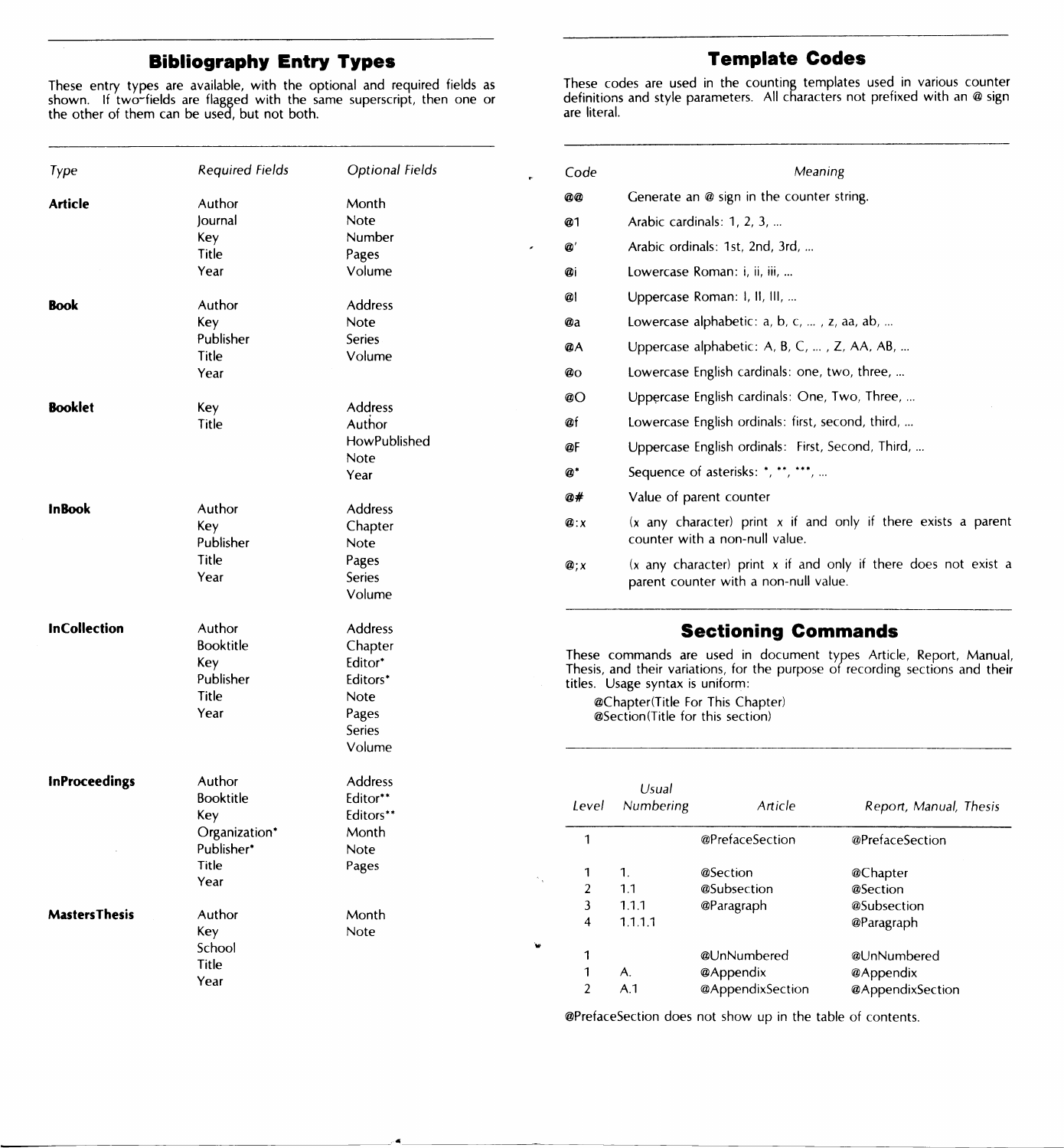# **Mathematical Environments**

These environments are available in all document types; they are used for bookkeeping and cross reference of mathematical theorems, equations, proofs, etc.

All of these environments provide automatic counting and labelling. For example, the manuscript file sequence

÷

 $\ddot{\phantom{a}}$ 

@Begin(Theorem) All odd numbers are prime. @End(Theorem)

## produces

**Theorem 3.1: All odd numbers are prime.** 

Theorems, Lemmas, Propositions, and Definitions are normally numbered . on the same counter, i.e. there will never be both a Theorem 3.1 and a Lemma 3.1. Equations are numbered separately.

| Name               | Result                                                                                                                                                                                                                        |
|--------------------|-------------------------------------------------------------------------------------------------------------------------------------------------------------------------------------------------------------------------------|
| Equation           | Used for formatting numbered and unnumbered<br>equations. Breaks document lines in the same way as<br>manuscript lines. All lines in which a @Tag command<br>appears will be given an equation number in the right<br>margin. |
| Theorem            | Used for formatting theorems. The contents of each<br>separate Theorem environment will be given a label<br>with the correct theorem number and the word<br>Theorem in an appropriate font.                                   |
| Lemma              | Similar to Theorem, but the assigned label<br>says<br>"Lemma" rather than "Theorem".                                                                                                                                          |
| <b>Proposition</b> | Similar to Theorem, but the assigned label<br>says<br>"Proposition" rather than "Theorem".                                                                                                                                    |
| <b>Definition</b>  | Similar to Theorem, but the assigned label<br>says<br>"Definition" rather than "Theorem".                                                                                                                                     |
| Proof              | Proofs do not have numbers. The word "Proof" is<br>placed at the beginning in an appropriate font.                                                                                                                            |

| LeftMargin                 | Horizontal distance of the global left margin from the<br>physical left margin of the page. (Beginning only)                                                                                           |
|----------------------------|--------------------------------------------------------------------------------------------------------------------------------------------------------------------------------------------------------|
| Linewidth                  | Horizontal distance from the global left margin to the<br>end of the line. (Beginning only)                                                                                                            |
| <b>Notes</b>               | Keyword {footnote, endnote, inline} specifying where<br>to place footnotes. (Beginning only)                                                                                                           |
| PageNumber                 | A counter template specifying the style of page<br>numbering.                                                                                                                                          |
| PaperLength                | Vertical distance specifying physical paper dimension.<br>Only meaningful for printing devices in which different<br>lengths of paper can be used. (Beginning only)                                    |
| PaperWidth                 | Horizontal distance specifying physical paper dimension.<br>Only meaningful for printing devices in which different<br>widths of paper can be used.                                                    |
| References                 | Name of entry in the bibliography data base specifying<br>which reference style and citation style to use.<br>For<br>example, @Style(References=CACM).                                                 |
| <b>RightMargin</b>         | Horizontal distance between the end of the text line<br>and the global right margin. (Beginning only)                                                                                                  |
| <b>ScriptPush</b>          | Boolean value. Determines whether (Yes) or not (No)<br>add extra vertical spacing for subscripts<br>and<br>to<br>superscripts. Normally Yes for LPT, Diablo; normally No<br>for XGP and photocomposer. |
| SingleSided                | No value. Turns off DoubleSided.                                                                                                                                                                       |
| <b>Spacing</b>             | Vertical distance from base of one line of text to base<br>of the next. (Beginning only)                                                                                                               |
| Spread                     | Vertical distance added to Spacing to specify the<br>vertical spacing between paragraphs. (Beginning only)                                                                                             |
| <b>StringMax</b>           | Maximum number of characters that can appear in a<br>delimited string. Default is about 2000 characters.                                                                                               |
| Time                       | specifying<br>the<br>format<br>which<br>A<br>template<br>in -<br>@Value(Time) will be printed. Similar to Date above;<br>you must specify the time 4:30 p.m.:<br>@Style < Time = "1630hrs" >           |
| TimeStamp                  | Like Time, but it specifies the format in which<br>@Value(TimeStamp) is printed.                                                                                                                       |
| TopMargin                  | Vertical distance from top of paper to the first text line<br>on the page. (Beginning only)                                                                                                            |
| TypeWheel                  | Name of a type wheel [Elite 12, pica 10,)specifies<br>name of Diablo type wheel (same as Font for the<br>Diablo). (Beginning only)                                                                     |
| <b>UnderscoreCharacter</b> |                                                                                                                                                                                                        |
|                            | Defines the character to be used for "underlining" on<br>this device. (Beginning only)                                                                                                                 |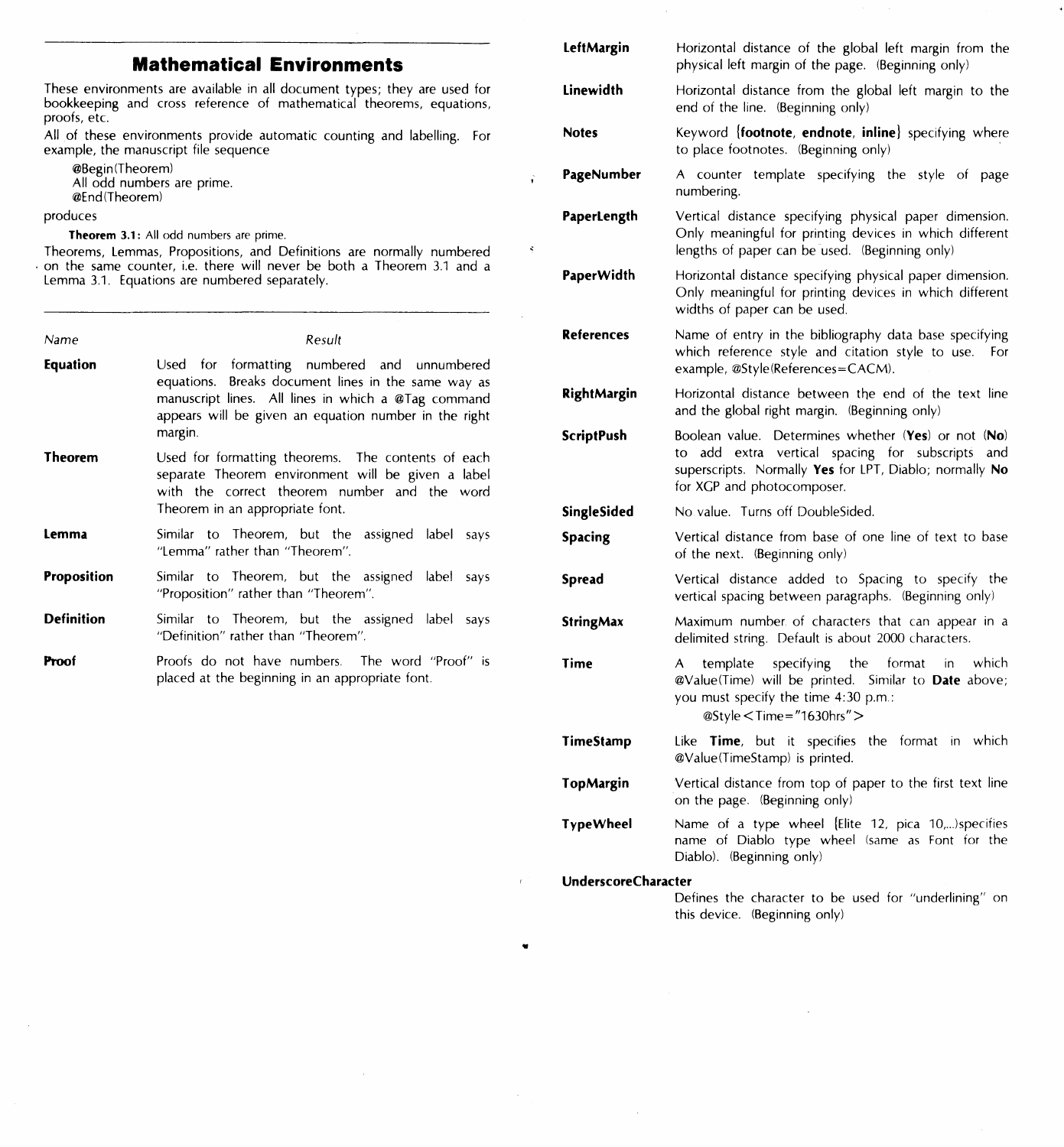# **@Style Command and Keywords**

The @Style command specifies keyword-value pairs that control the<br>appearance of the document. Style keywords that affect the overall<br>document definition are restricted to the beginning of the file (that is, prior to any output text). Other Style keywords can appear anywhere in the manuscript and take effect when they are processed. The @Style command has the following form:

@style(keyword<sub>1</sub> value<sub>1</sub>, keyword<sub>2</sub> value<sub>2</sub>,...)

Some style keywords expect numeric values, e.g. **1,3 inches.** Others expect keyword values, e.g. **yes or no.** Others expect delimited string values, e.g. **"8 March 1952".** Do not use delimiters on keywords or numeric values; e.g. don't put quotes around "yes".

| Keyword              | Value                                                                                                                                                                                                                                                                                                                                                                                                                        |
|----------------------|------------------------------------------------------------------------------------------------------------------------------------------------------------------------------------------------------------------------------------------------------------------------------------------------------------------------------------------------------------------------------------------------------------------------------|
| <b>BibSelect</b>     | (Cited or Complete)<br>Kevword<br>specifies if<br>the<br>document's bibliography is to contain all references<br>from the .BIB file or just those that were cited with<br>@Cite.                                                                                                                                                                                                                                             |
| <b>BindingMargin</b> | Horizontal distance for binding doublesided documents.<br>Its value should be the amount of paper that is<br>expected to be covered by the staple or binding.                                                                                                                                                                                                                                                                |
| <b>BottomMargin</b>  | Vertical distance between last line of text and bottom<br>of page. (Beginning only)                                                                                                                                                                                                                                                                                                                                          |
| Date                 | A template that specifies the style for printing dates.<br>This template must be some representation of the date<br>Saturday, March 8, 1952. Month names may be in<br>English, Spanish, French, or German; numbers may be<br>ordinal, cardinal, roman, or English. For example:<br>@Style(Date="8 March 1952")<br>@Style(Date="08/03/52")<br>@style(date="8 de marzo de 1952").<br>@Style(Date="Eighth of March, Fifty-two") |
| <b>DoubleSided</b>   | Boolean value. Yes allows the insertion of extra blank<br>pages to force major headings onto odd pages if this<br>effect is specified in the document type.                                                                                                                                                                                                                                                                  |
| <b>Endnotes</b>      | value.<br>Boolean<br>Yes<br>means to place footnotes<br>generated by @Foot at the end of the document.<br>(Beginning only)                                                                                                                                                                                                                                                                                                   |
| <b>FileDate</b>      | A date template that specifies the style for printing file<br>dates. See @Value(FileDate) and also <b>Date</b> , above.                                                                                                                                                                                                                                                                                                      |
| Font                 | Font name for XGP, Diablo, and photocomposer only.<br>(Beginning only)                                                                                                                                                                                                                                                                                                                                                       |
| FontSize             | Numeric body font size in points, photocomposer only.<br>(Beginning only)                                                                                                                                                                                                                                                                                                                                                    |
| <b>Footnotes</b>     | Counter Template for controlling style of footnote<br>numbering. (Beginning only)                                                                                                                                                                                                                                                                                                                                            |
| Indent               | Horizontal distance indicating amount of indenting for<br>each paragraph, relative to its left margin.<br>(Beginning<br>only)                                                                                                                                                                                                                                                                                                |
| Indentation          | Same as Indent.                                                                                                                                                                                                                                                                                                                                                                                                              |
| <b>Justification</b> | Boolean value. Yes means permit those environments<br>that normally justify their right margins to do so.<br>No<br>means never justify a right margin. (Beginning only)                                                                                                                                                                                                                                                      |

# **Environments for Letters**

These environments are used in document types Letter and Letterhead.

# **Overall Manuscript File Layout**

¥

| @Make(Letter)                  |                                 |
|--------------------------------|---------------------------------|
| 5000 Forbes Ave.               | this is the                     |
| Pittsburgh PA 15213            | return address                  |
| @Value(Date)                   |                                 |
| @Begin(Address)                |                                 |
| J. A. Recipient                | the inside address              |
| Recipient's Address            | of the recipient                |
| Washington DC 20001            |                                 |
| @End(Address)                  |                                 |
| @Begin(Body)                   |                                 |
| @Greeting(Dear Mr. Recipient:) | the greeting or salutation      |
| Body of                        |                                 |
| the letter                     | text of the letter, with        |
| goes here                      | blank lines between paragraphs  |
| @End(Body)                     |                                 |
| Sincerely,                     | leave three or four blank lines |
|                                | after the closing               |
| R. W. Sender                   |                                 |
| @Postscript(P.S. message)      | this is optional                |
| @Notations(RWS/xgp)            | this is optional                |
|                                |                                 |

The @Postscript and @Notation environments are optional. The return address and date are omitted in @Make(Letterhead).

# **Greek Characters**

Ascii/Greek correspondence for use in @G environment.

| <b>ASCII</b><br>ABCDEZH<br>Q<br>$\mathbf{I}$<br>K<br>LMNXOPRST | <b>GREEK</b><br>A<br>B<br>Γ<br>$\frac{\Delta}{E}$<br>Z<br>H<br>$\Theta$<br>Ī<br>ĸ<br>$\mathbf{\hat{M}}$<br>$\frac{N}{P}$<br>$\frac{\Sigma}{\Gamma}$ | Ascii<br>a<br>b<br>g<br>d<br>e<br>Z<br>h<br>۹<br>ا<br>k<br>m<br>n<br>x<br>O<br>p<br>.<br>r<br>S<br>t | Greek<br>α<br>β<br>γ<br>$\sigma$<br>$\frac{\epsilon}{\zeta}$<br>$\frac{\eta}{\theta}$<br>$\iota$<br>κ<br>λ<br>μ<br>ν<br>ξ<br>o<br>π<br>ρ<br>σ<br>T | Name<br>Alpha<br>Beta<br>Gamma<br>Delta<br>Epsilon<br>Zeta<br>Eta<br>Theta<br>lota<br>Kappa<br>Lambda<br>Mu<br>Nu<br>Xi<br>Omicron<br>Pi<br>Rho<br>Sigma<br>Tau |
|----------------------------------------------------------------|-----------------------------------------------------------------------------------------------------------------------------------------------------|------------------------------------------------------------------------------------------------------|----------------------------------------------------------------------------------------------------------------------------------------------------|-----------------------------------------------------------------------------------------------------------------------------------------------------------------|
|                                                                |                                                                                                                                                     |                                                                                                      |                                                                                                                                                    |                                                                                                                                                                 |
|                                                                |                                                                                                                                                     |                                                                                                      |                                                                                                                                                    |                                                                                                                                                                 |
|                                                                | $_{\Phi}^{\Upsilon}$                                                                                                                                | u<br>f                                                                                               | υ                                                                                                                                                  |                                                                                                                                                                 |
|                                                                | X                                                                                                                                                   |                                                                                                      | φ                                                                                                                                                  | Upsilon<br>Phi<br>Chi                                                                                                                                           |
| UFCYW                                                          | Ψ                                                                                                                                                   | Ċ                                                                                                    | χ<br>ψ                                                                                                                                             |                                                                                                                                                                 |
|                                                                |                                                                                                                                                     | y                                                                                                    |                                                                                                                                                    | Psi                                                                                                                                                             |
|                                                                | $\Omega$                                                                                                                                            | w                                                                                                    | ω                                                                                                                                                  | Omega                                                                                                                                                           |

..

s.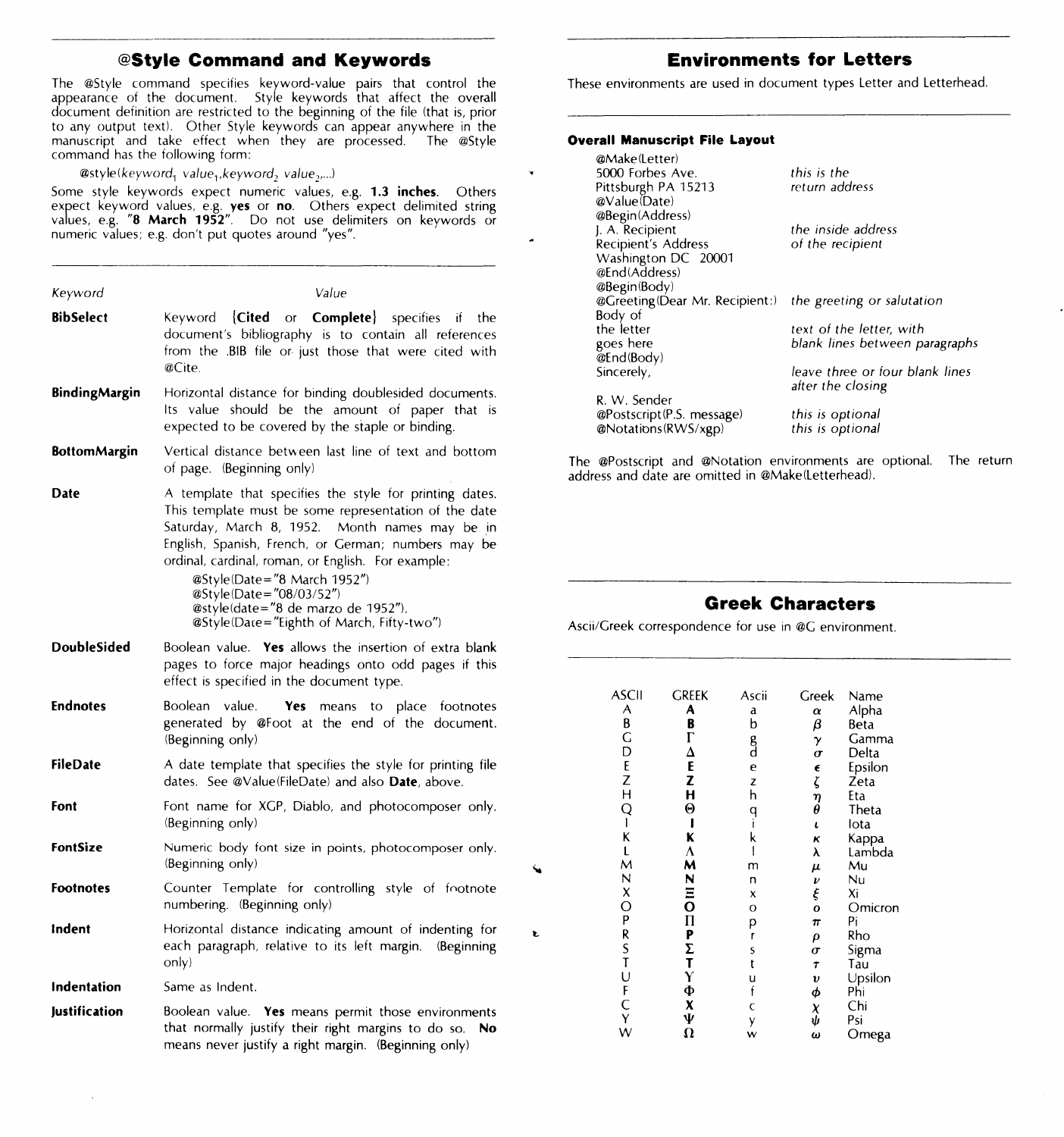# **Alphabetic List of Commands**

These commands work for all devices and document types. (See also the list of environments.)

In the following list, **boldface** is used to indicate keywords or command names that you must type exactly as they are listed here. Italics are used to indicate text, names, or keywords where you are free to use any value that you want. **Bold italics** are used to indicate that your choice must be a name from a restricted set of names that are permitted in that context. (Braces l around something mean that it is optional.

#### *Command* Result

 $@$ Begin (*Environment, attribute-value-list*)

Marks the beginning, oi a formatting environment of the specified kind. A list of environments is elsewhere on this card, see also @End.

#### @Bibliography

Insert the bibliography at this point in the document. If this command is missing. Scribe will put the bibliography at the end.

## $@$ Blank Page $(n)$

Inserts *n* pages into the document. The default value for *n* is 1. See also @NewPage.

# @BlankSpace(vertical distance)

Inserts blank space for a figure. The vertical distance parameter can be something like 3 inches or 16cm or 20 lines.

## @Caption(texl of caption)

Specifies the caption for a figure or *a* table. Any @Tag commands must come after the caption.

# @Case(Selector,Key, "Text,",Key, "Text,",...)

(Advanced command). Includes  $Text<sub>1</sub>$  in the document if *Selector* is equal to *Key<sub>1</sub>*, *Text*<sub>2</sub> if *Selector* equals *Key<sub>2</sub>*, etc. Special key values oi Null and Else are permitted. Only one Text string is ever included in a document from a given @Case.

## @Cite(Keyword)

Generates bibliographic citation to the reference entry identified by *keyword.* places that citation in the document in place of the @Cite command. and causes that bibliography entry to be included in the document's bibliography.

#### @CiteMark(Keyword)

Causes the bibliography entry identified by *Keyword* to be included in this document's bibliography. No actual citation is placed in the text.

# @Comment(texr of comment)

Marks text that 1s not to be processed for the output document. Delimiter nesting does not work inside @Comment; the text may not contain the closing delimiter.

#### @Counter(Name,/isr *of atrthutes and values)*

!Advanced command!. Defines Name to be a Scribe counter.

## @Define(Name( = *namel,i1st* of *attributes and* values)

!Advanced command!. Defines Name to be a Scribe environment, with the specified attributes and values. If the *"=Name"* optional field 1s present, then the new name is the same as the old one except for the changes specified by the attribute and value list.

# **@Value and Predefined strings**

The @Value command retrieves the current contents of strings. You may define them yourself with @String; Scribe predefines some for you. The form of @Value is:

@Value(string name)

| Name                 | Result                                                                                                                                                                                                       |
|----------------------|--------------------------------------------------------------------------------------------------------------------------------------------------------------------------------------------------------------|
| Date                 | Day, month, and year of the current date, for example, 11<br>August 1979. The format is controlled by @Style(Date).                                                                                          |
| Day                  | Day of the month, for example, 11.                                                                                                                                                                           |
| <b>DeviceName</b>    | The name of the output device for this run, for example,<br><b>GSI CAT-8 Photocomposer.</b>                                                                                                                  |
| FileDate             | The date and time when the manuscript file was created,<br>for example, 11 August 1979 at 01:04. The format is<br>controlled by @Style(FileDate).                                                            |
| Manuscript           | The name of the manuscript (root) file being processed,<br>for example, SSIREF.MSS.                                                                                                                          |
| Month                | The name of the current month, for example, August.                                                                                                                                                          |
| Page                 | The current page number in the document, for example,<br>22.                                                                                                                                                 |
| <b>RootFileDate</b>  | If multiple files are in use (via @Include), RootFileDate is<br>the date and time of last update of the root file, for<br>example, 11 August 1979 at 01:04. The format is<br>controlled by @Style(FileDate). |
| <b>ScribeVersion</b> | The version of Scribe currently processing the file, for<br>example, 2A(405).                                                                                                                                |
|                      | <b>SectionNumber</b> The section number from the last sectioning command<br>(null in an unnumbered document).                                                                                                |
| <b>Section Title</b> | The section title specified by the last sectioning command<br>(null in an unsectioned document).                                                                                                             |
| Site                 | The site name, for example, CMU.                                                                                                                                                                             |
| <b>SourceFile</b>    | The name and line number in the manuscript (included)<br>file currently being processed, for example, SSIREF.MSS,<br>05200/17.                                                                               |
| Time                 | The time when the current Scribe run began, for example,<br>01:15. The format is controlled by @Style(Time).                                                                                                 |
| Timestamp            | The date and time when the current Scribe run began, for<br>example, 11AUG79 01:15. The format is controlled by<br>@Style(TimeStamp).                                                                        |
| Weekday              | The name of the current day of the week, for example,<br>Saturday.                                                                                                                                           |
| Year                 | The current year, for example, 1979.                                                                                                                                                                         |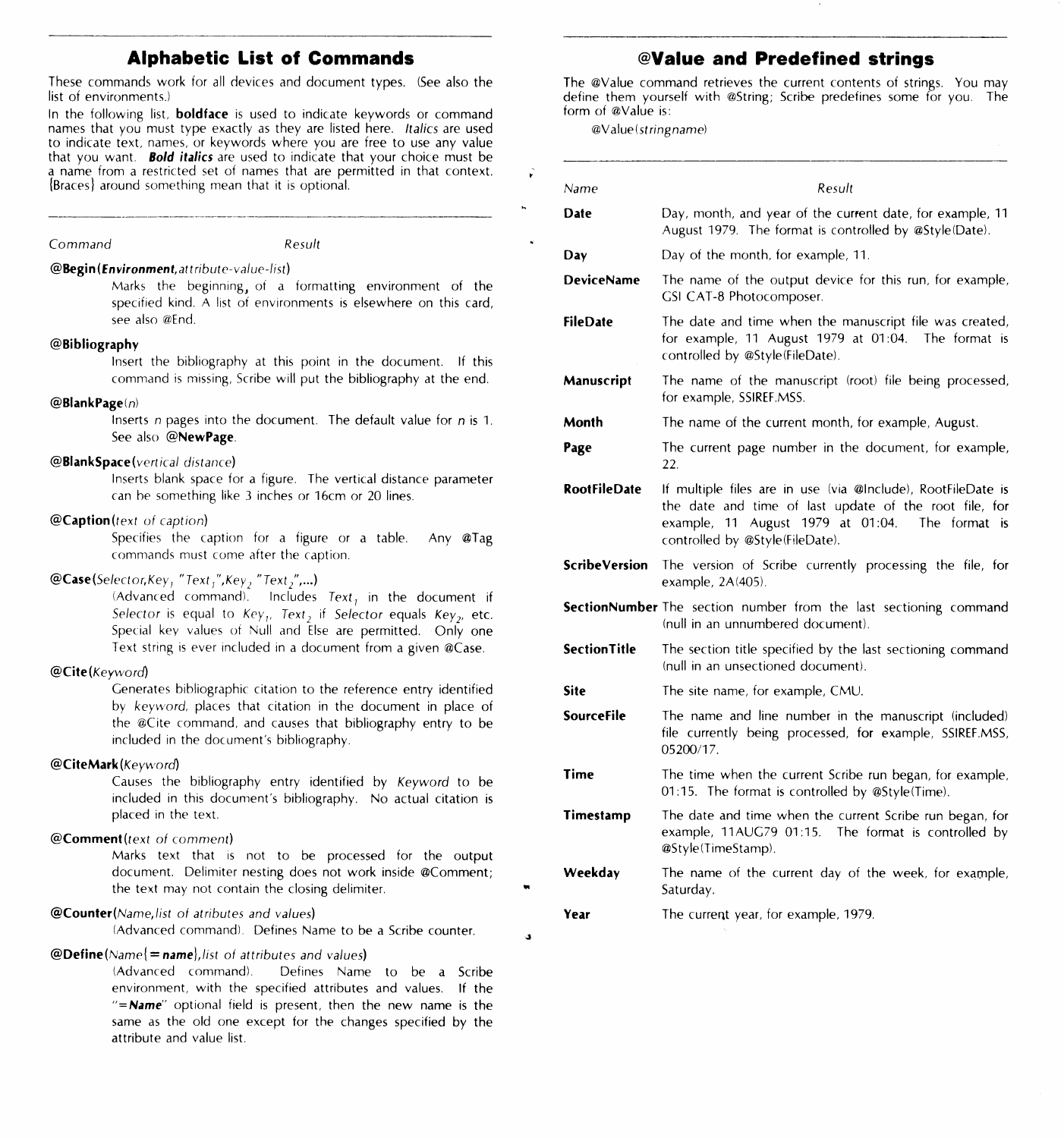# **Punctuation-Character Commands**

Most of the punctuation characters are defined as Scribe commands. With the exception of @+ and @-, which are synonyms for @Plus and @Minus, none of these punctuation-character commands takes an argument.

| Char     | Result                                                                                                                                                                                                          | ¥        |
|----------|-----------------------------------------------------------------------------------------------------------------------------------------------------------------------------------------------------------------|----------|
| @@       | The command character followed by itself produces a single<br>"@" character in the document.                                                                                                                    |          |
| @        | The command character followed by a space requests a literal<br>That is, it treats the space as a character (part of a<br>space.<br>word) rather than as a word separator.                                      |          |
| @!       | Sets the return marker to the current horizontal position.                                                                                                                                                      |          |
| @\$      | Sets the left margin for the current environment to the current<br>horizontal position.                                                                                                                         |          |
| @*       | Forces Scribe to start a new line without justifying the old one.                                                                                                                                               |          |
|          | $@ +$ (text) Prints the text as a superscript at the current cursor position.                                                                                                                                   |          |
| @-(text) | Prints the text as a subscript at the current cursor position.                                                                                                                                                  |          |
| @.       | Generates a period that does not ever serve as the end of a<br>sentence. For ending abbreviations.                                                                                                              |          |
| @:       | Forces a sentence break, even if the previous punctuation<br>character was not a period or exclamation point or question<br>mark.                                                                               |          |
| @/       | Moves the cursor to the return marker position.                                                                                                                                                                 |          |
| @=       | Marks the left end of text to be centered, see also @\. Don't<br>use in a filled environment.                                                                                                                   |          |
| @>       | Marks the left end of text to be flushed right, see also $\omega$ ).<br>Don't use in a filled environment.                                                                                                      |          |
| @∖       | Tab command. Moves the cursor to the next tab stop or<br>marks the end of text being centered or flushed right.                                                                                                 |          |
| @        | Specifies a position within a word where a line break is<br>permitted.                                                                                                                                          |          |
| @ົ       | Sets a tab stop at the current cursor position.                                                                                                                                                                 |          |
| @&       | Replication. Repeats the characters between & and the next<br>command until the next tab setting.                                                                                                               |          |
| @)       | Like @&, but the replicated patterns are synchronized in fixed<br>columns from one line to the next.                                                                                                            |          |
| @;       | No-operation. Scribe completely ignores @; in the input file.                                                                                                                                                   |          |
| ര~       | Causes Scribe to ignore everything in the manuscript file<br>between it and the next printing character. Used for putting<br>non-significant line breaks in environments where end-of-line<br>normally matters. | ۰,<br>í. |
|          |                                                                                                                                                                                                                 | ь        |

## **@Device (DeviceName)**

Specifies the printing device for the output. A list of device names is elsewhere on this card.

#### **@End(Environment)**

Marks the end of the formatting environment named environment that was started with **@Begin.** 

#### @Equate(Newname = Oldname,Newname = **O/dname, ... )**

Specifies synonyms (Newname) for existing Scribe command or **environment names** *oldname.* 

#### @Foot(Text of footnote)

Places the text of the footnote and numbers it, and inserts an appropriate footnote number in the text.

@Form(Name= "Definition string")

Defines a macro with any number of parameters.

**@Hinge** Marks those positions in a Grouped attribute at which Scribe may start a new page.

## @Hsp(horizontal distance)

Causes a blank space of the requested width to be placed in the document file at that point.

@lnclude(name of a file)

Includes the contents of another file in your manuscript at this point.

#### @lndex(Text to be indexed)

Makes an entry in the index. If the command appears in a document that does not have an index (e.g. Letterhead), then the @Index entry is ignored.

## **@lndexEntry(Key** ="sort key", **Entry=** "Text of entry",

**(Numbered** "number''))

Makes an entry in the index that will be alphabetized under "sort key", but which will have entry text "text of entry". If the optional Numbered parameter is present, then "number'' will be used as the page reference number. This command is intended primarily for use in automatically-generated index entries.

#### @ltag(Codeword)

Identical to @Tag(Codeword), save that it does not ever print the tag in the document.

## @Label(codeword)

Defines codeword as a cross-reference label representing the current place in the document. See **@Ref** and **@PageRef.** 

## @Make(Oocument type)

Specifies the document type definition to use. A list of document types appears elsewhere on this card.

#### @Message(Text of message)

Prints the message text on the terminal, including any control characters that may be in that text.

## @Modify(Name,list of attributes and values)

Redefines or adds attributes to the environment or counter **Name** for the duration of the current environment. If not in any explicit environment, then the changes last until the end of the current Scribe run.

#### **@NewPage**

Break the current line, then start at the top of a new page. If already at the top of a fresh page, then do nothing.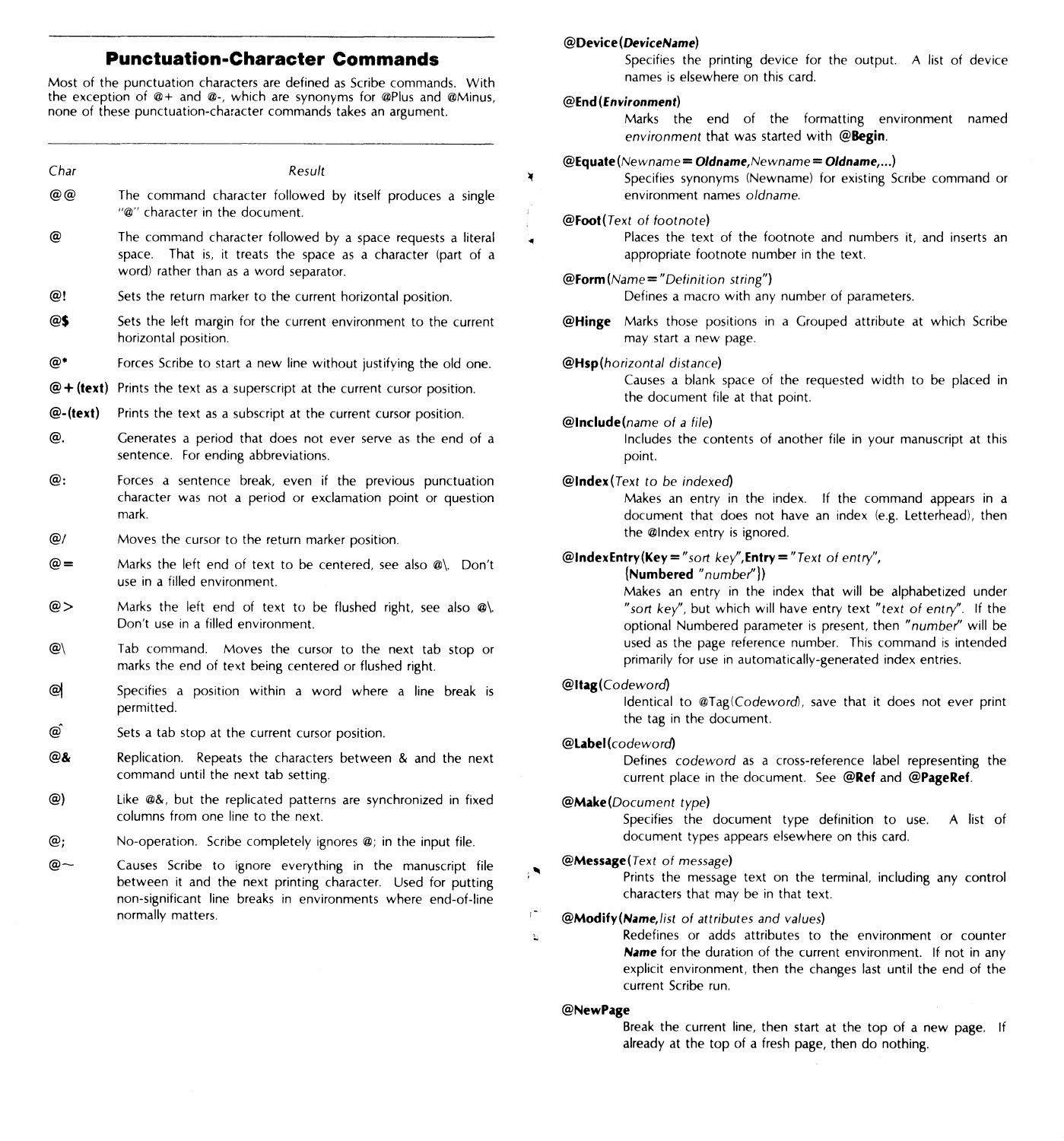#### @NewPage(n)

Leaves *n* blank pages and starts at the top of a new page. @NewPage is immediate. It does not fill the previous page. (See also @BlankPage.)

## @Ovp(text)

Outputs *text* to be overprinted and positions the formatting cursor at the beginning of the text.

# @PageFooting(Left = "text",Center= "text",Right *="text",* (Immediate,)

Specifies a footing to be put at the bottom of each page. Immediate specifies that the footing take effect on the current page. Odd or Even specifies the footing for odd- and even-numbered pages in a doublesided document. Line contains second land subsequent) lines of a multiline footing.

#### @PageHeading(Left = "text",Center = "text",Right *="text",* (Immediate,)  ${$ [<b>kyg</b> }. <b>Line</b> = "Text line")

Specifies a heading to be put at the bottom of each page. PageHeading permits optional keywords Immediate, Odd/Even, and Line. See PageFooting.

#### @PageRef(Codeword)

Puts into the text the page number on which *Codeword* was defined (by @Label(Codeword) or @Tag(Codeword).)

# @Part(Partname,Root ="Root-file-spec")

 ${$ [ $\chi$ g<sub>1</sub>],Line = "Text line")

Indicates that a manuscript file is part of a multipart document. This must be the first command in each subfile.

#### @Picture(Size,File = *"filespec")*

ICMU only) Used inside Figure, FullPageFigure, and Equation to put a digitized picture into the document.

#### @Ref(Codeword)

Retrieves the value of the cross-reference marker *codeword* and places it in the document at that point. To define a cross-reference code word, see @Label and @Tag. See also @PageRef.

#### $@Send($ Portion="string")

(Advanced command). Sends the text of *"string"* to the generated portion named by the Portion parameter (e.g. "Contents" or "Outline"). A carriage return is always appended to the end.

## @Set(Counter= value)

Sets the specified counter to the *value* or changes the counter by the designated value if value is signed:  $@Set(Page = +5)$ adds 5 to the page counter, but  $@Set[Page = 7]$  sets it to 7.

## @SpecialFont(n *="File* spec")

Declares the n'th special font. Meaningful only with @Device lxgp).

## @String(Codeword= "value")

Defines *Codeword* as a text string with the contents equal to the delimited string "value". See @Value.

# $@$ Style(Parameter = value)

Sets the style parameter named Parameter equal to *value.* Style parameter names are listed elsewhere on this card.

#### @Tab Clear()

Clears all tab stops.

#### $@$ TabDivide $(n)$

Sets tabs to divide the text body into *n* columns.

# $@Tabset({stop_1, stop_2, stop_3...})$

Sets .a series of tabs at the horizontal positions indicated. Distances are computed with respect to the current prevailing left margin. Existing tabs are not erased. When the stop value is signed (for example,  $+1$  inch), the new stop is set relative to the preceding stop in the list.

#### @Tag( *Codeword)*

..

Defines *Codeword* as a cross-reference label representing the position and number of an equation, theorem, figure, or table. For use with @Ref: see also @Itag.

#### @TextForm(Name= *"Definition* string")

Defines a one-argument text form. The Definition string must include the follbwing to define the argument position: @Parm(Text).

#### @Title(Counter-name)

Inserts into the text the title currently associated with *Counter-name,* which should be a name like Chapter or Section or Appendix.

#### @Use(Component= *"filespec")*

Tells Scribe to look in *"filespec"* for the desired component. Component names are Database, Bibliography, and Auxfile. The "filespec" parameter for Database is actually a directory specification and not a file specification.

#### @Value(name)

Inserts the value currently associated with the string name. Names are defined with the @String command; some strings are predefined by Scribe. These predefined strings appear elsewhere on this card.